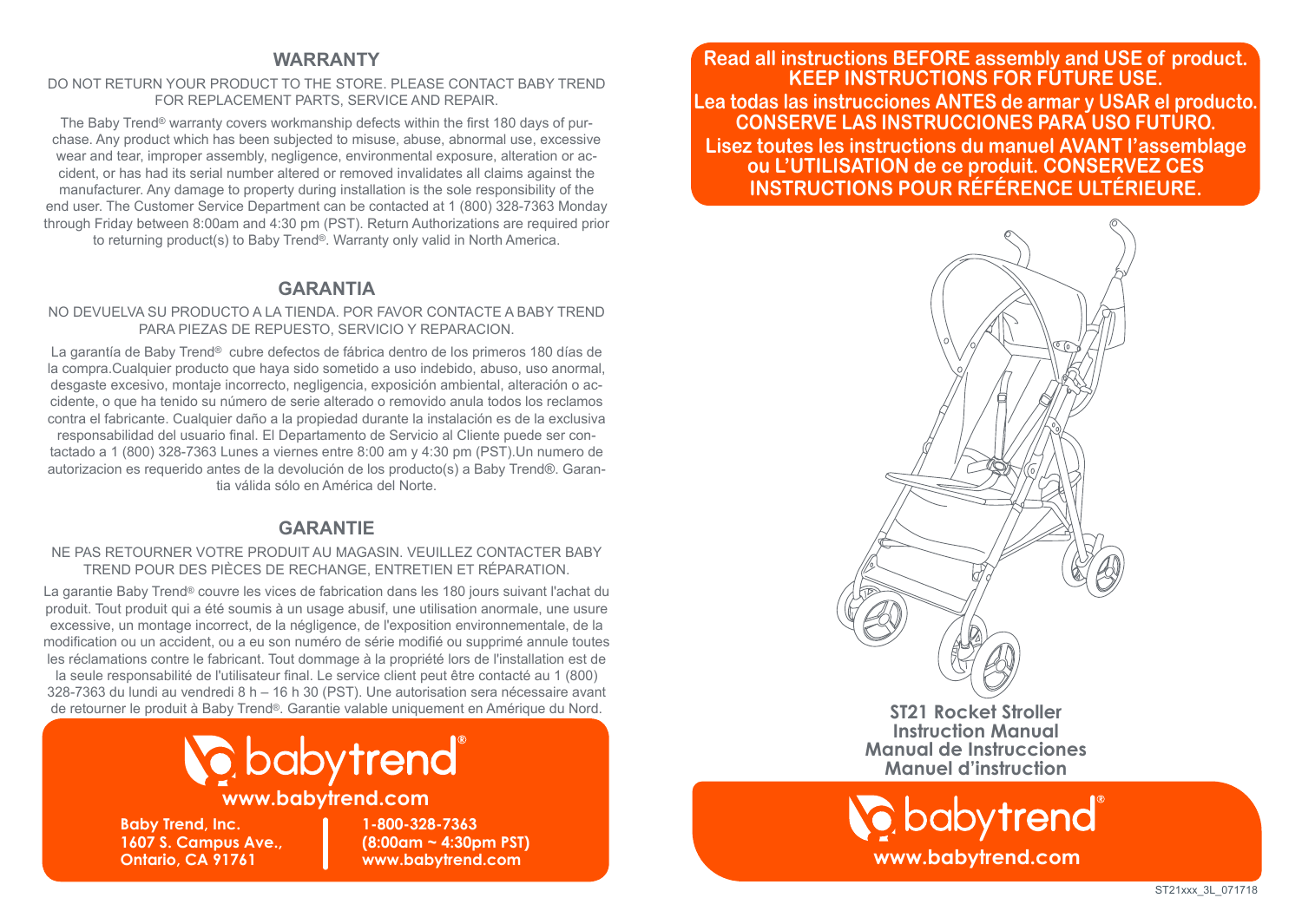| <b>English</b>     | $\overline{2}$ |  |
|--------------------|----------------|--|
| Parts              | $\overline{2}$ |  |
| Warning            | 3              |  |
| Assembly           | $\overline{4}$ |  |
| Safety             | 8              |  |
| Fold / Unfold      | 11             |  |
| Maintenance        | 35             |  |
|                    |                |  |
| <b>Espanol</b>     | 13             |  |
| Piezas             | 13             |  |
| Advertencia        | 14             |  |
| Montaje            | 15             |  |
| Seguridad          | 19             |  |
| Plegar / Desplegar | 22             |  |
| Mantenimiento      | 35             |  |
|                    |                |  |
| <b>Français</b>    | 24             |  |
| Pièces             | 24             |  |
| Avertissement      | 25             |  |
| Assemblage         | 26             |  |
| Sécurité           | 30             |  |

| Check that you have all the parts for this model<br>before assembling the stroller. |                                              |  |
|-------------------------------------------------------------------------------------|----------------------------------------------|--|
| ි                                                                                   | O<br>Canopy                                  |  |
| $\circ$<br>Ο<br>$\circ$ $\circ$                                                     | ( <del>THIHHHHHHHHHHHH)</del><br>Parent Tray |  |
|                                                                                     |                                              |  |

Stroller



UU Front Wheels



Plier / Déplier 33 Entretien 36

**1**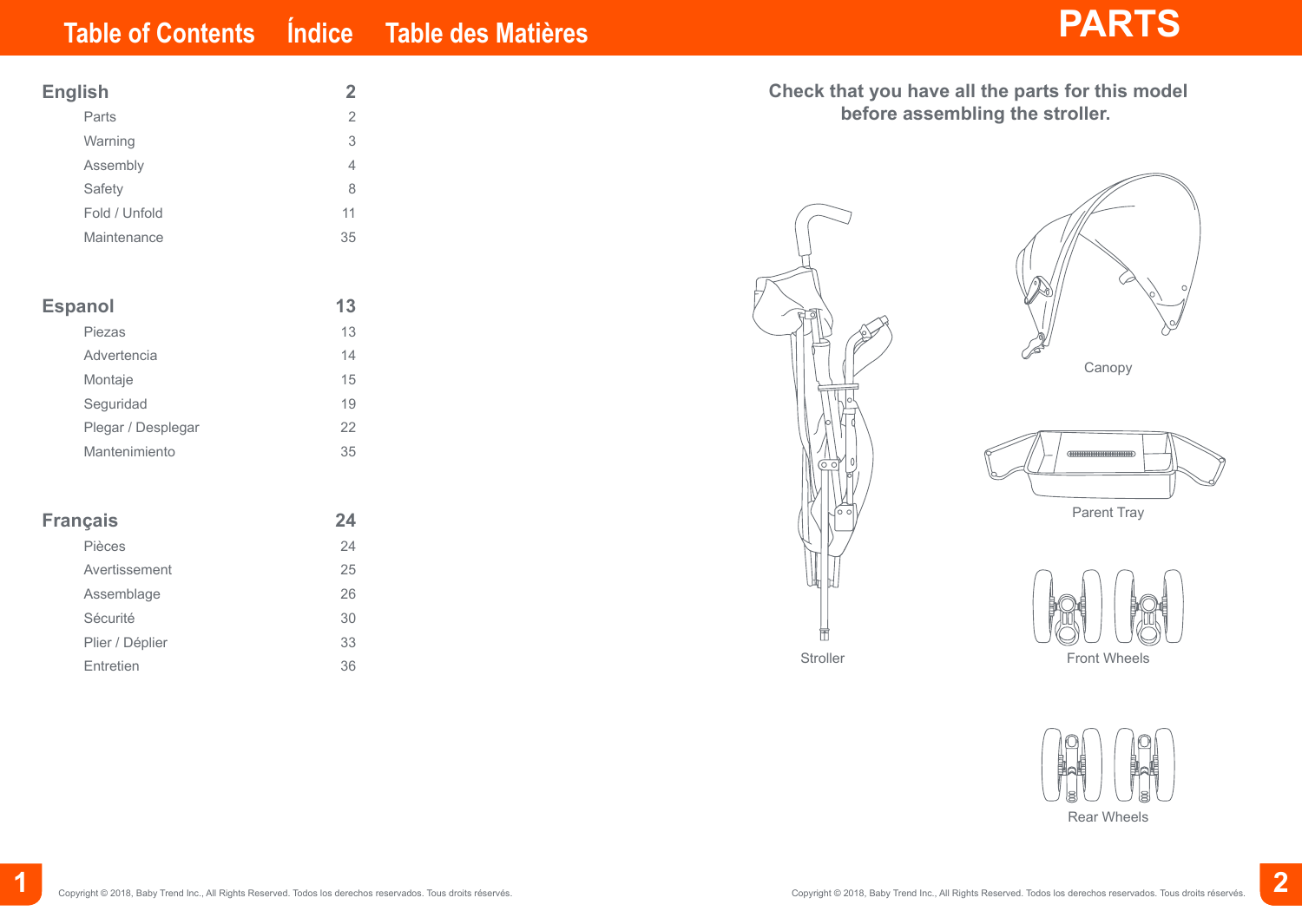## **ASSEMBLY**

## **WARNING**

- **WARNING: Please follow all of these instructions to ensure the safety of your child. Keep these instructions for future reference.**
- **WARNING: Failure to follow these instructions could result in serious injury or death. Avoid serious injury from falling or sliding out, always use the safety harness and ensure that the children are properly positioned according to these instructions.**

**WARNING: Never leave children unattended.**

 **WARNING: Care must be taken when folding and unfolding the stroller to prevent finger entrapment.**

- **CAUTION:** This stroller is designed for one child only. Use with more than one child may cause an unbalanced condition which can injure/harm your child.
- Purses, shopping bags, parcels, diaper bags or accessory items may change the balance of the stroller and cause a hazardous, unstable condition.
- The maximum weight that can be carried in the storage basket is 3 lbs (1.36 kg). Parent tray is 2 lbs (0.9 kg). Excessive weight may cause a hazardous unstable condition to exist. Do not place hot liquids in the parent tray. Serious burns or unstable conditions could result.
- Be certain the stroller is completely opened and locked in place before allowing a child near the stroller.
- The maximum weight capacity of this stroller is up to 50 lbs (22.5 kg) or 40 inches (101.6 cm). Additional weight will cause excessive wear and stress on the stroller and may cause a hazardous unstable condition to exist.
- **NEVER** use the stroller on stairways or escalators.
- **NEVER** use the stroller with roller skates, in-line skates, skateboards or bicycles.
- **NEVER** allow your stroller to be used as a toy.
- To clean use only mild household soap or detergent and warm water on a sponge or clean cloth.
- Check your stroller for loose screws, worn parts, torn material or stitching on a regular basis. Replace or repair parts as needed.
- Discontinue use of stroller should it malfunction or become damaged.

**IMPORTANT!** To ensure safe operation of your stroller, please follow these instructions carefully. Please **keep these instructions for future reference.**

**IMPORTANT! Before assembly and each use, inspect this product for damaged hardware, loose joints, missing parts or sharp edges. NEVER use if any parts are missing or broken.**

### **IMPORTANT! Adult assembly is required.**

Remove stroller from box. The front wheels and rear wheels **MUST** be installed prior to use.

#### **FRONT WHEELS**

To attach the front wheels, unfold stroller as described in the section following:

- **1)** Unlock the release lever (Fig. 1a).
	- Pull back on the handle bars to open the Full back on the nariole bars to open the measurement of Fig. 1a<br>stroller frame (Fig. 1b).



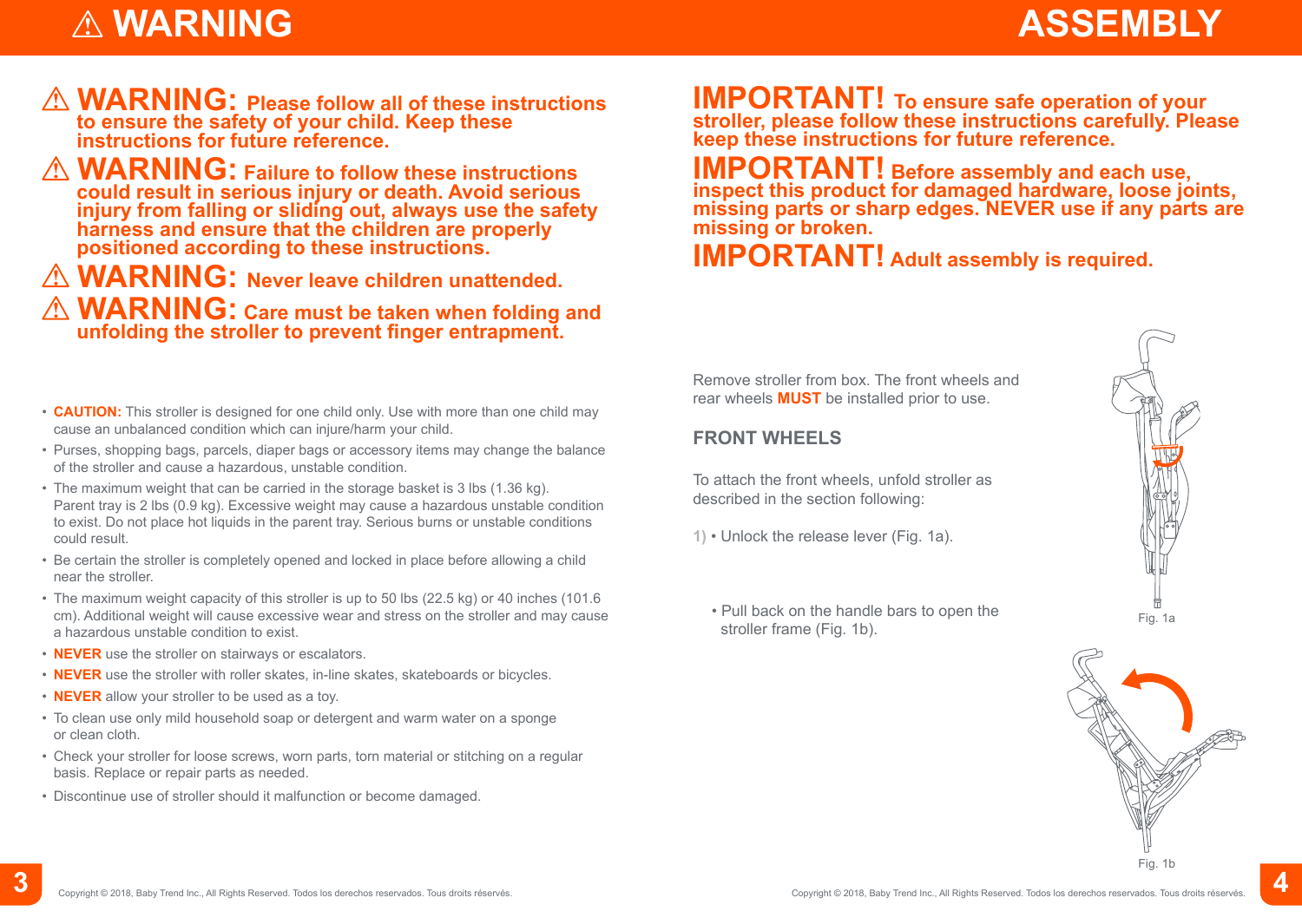# **ASSEMBLY ASSEMBLY**

• Push the Center Pedal down completely to lock the stroller open (Fig. 1c).



• To attach the front wheels, lean the stroller back so that it rests on the handle with the front legs pointing upward (Fig. 1d).



• Position the front wheels over the front leg tubes so that the hole in the housing lines up and will slide into the legs (Fig. 1e). Firmly push down until the wheels lock securely into place. **NOTE:** Pull on each wheel to ensure they

are both securely attached.

**2)** • To remove the front wheel, push the tabs and pull on the front wheel (Fig. 2).



Fig. 2

**3)** • To attach the rear wheels, lean the stroller forward so that the rear legs are pointing

**REAR WHEELS**

upward (Fig. 3a).

• Position the rear wheels over the rear leg tubes so that the hole in the housing lines up and will slide into the legs (Fig. 3b). Firmly push down until the wheels lock securely into place.

**NOTE:** Pull on each wheel to ensure they are both securely attached.





**4)** • To remove the rear wheel, push the tab and pull off the rear wheel (Fig. 4).

**NEVER** use the stroller if wheels do not lock into place. If you need assistance, please contact Baby Trend® Customer Service.

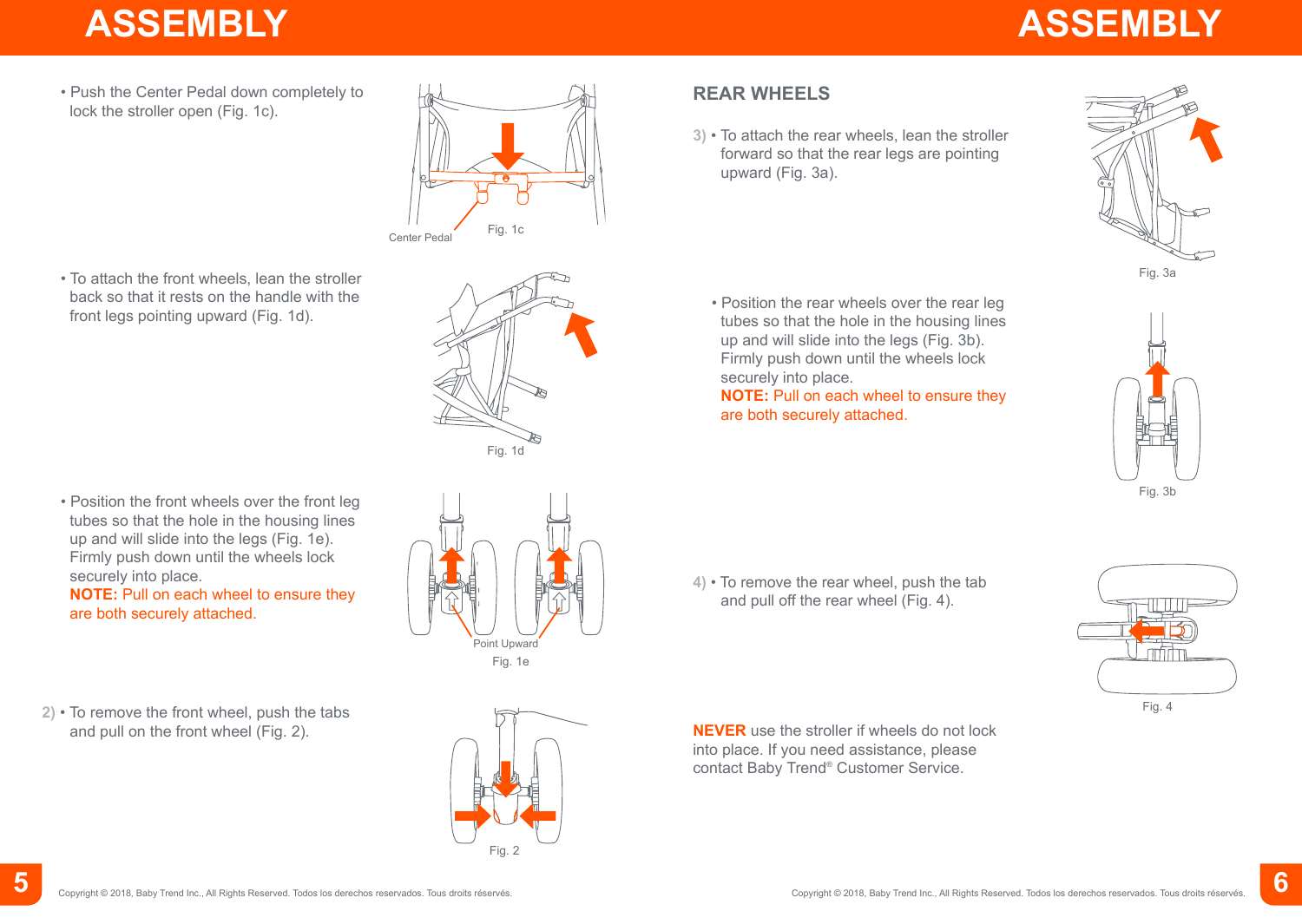## **ASSEMBLY**



#### **CANOPY**

- **5)** Attach the ends of the canopy to the stroller frame by pushing each hook end onto the frame. Secure the loops to the stroller frame as shown (Fig. 5).
- **6) To open the canopy:** push forward on the front edge of the canopy. Push downward on the canopy locks to secure (Fig. 6a).
	- **To fold the canopy:** pull upward on the canopy locks and then pull backwards on the front edge of the canopy (Fig.6b).





#### **BRAKES**

#### **WARNING:** Always<br>set brakes when the stroller **is not being pushed so that the stroller will not roll away. NEVER leave stroller unattended on a hill or incline as the stroller may slide down the hill.**

**8)** • To engage brakes, apply downward pressure to the brake levers located on the rear axle. The stroller may require forward or rearward movement in order to engage the brake (Fig. 8a). Check that the stroller will not move once the brakes are properly applied. To release, gently lift up on the brake levers (Fig. 8b).



#### **PARENT TRAY**

- **WARNING: Do not place hot liquids or more than 2 pounds in the parent tray. Serious burns or unstable conditions can result.**
- **7)** Attach the parent tray to the frame by wrapping the ends of the parent tray over the handles of the frame and snap the buttons from the frame and parent tray together (Fig. 7).





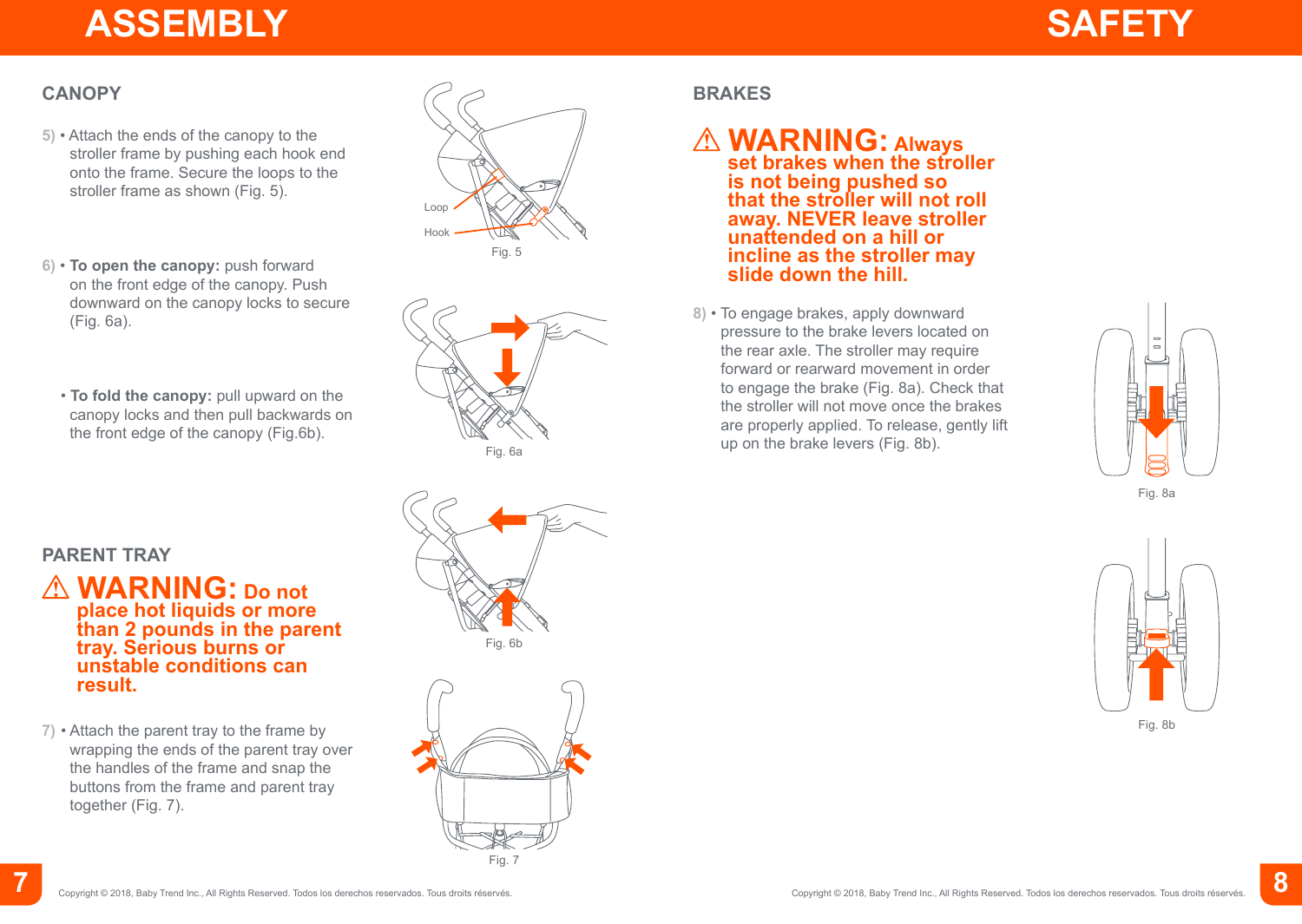# **SAFETY SAFETY**

#### **TO SECURE THE CHILD**

### **WARNING: Avoid**

**serious injury from falling or sliding out. Always use the safety harness.**

**ASTRANGULATION HAZARD: Child can strangle in loose straps. Never leave child in seat when straps are loose or undone.**

- **9)** The shoulder straps of the 5-point harness have 3 attachment positions. Select the position that places the shoulder strap level with, or below, the top of the child's shoulders (Fig. 9a).
	- To adjust harness height unhook the shoulder strap from the crotch buckle. Feed the shoulder strap through the harness spread slots. You can access these slots from the rear of the seat. Feed shoulder strap through appropriate slot and reattach shoulder strap to crotch buckle.
	- Carefully place the child in the stroller seat and bring the safety harness around the child's waist and over the shoulders. Place the crotch strap between the child's legs. Insert the male end of each shoulder/waist belt into the buckle on the crotch strap. Tighten the harness to be snug around the child's waist and over the child's shoulders (Fig. 9b).





### **TO RELEASE THE CHILD**

**10)** • To release, push Button on Center Clasp, the two Harness Buckles will pop free (Fig. 10).





**SEAT BACK POSITION**

### **WARNING: The upright position should be used only for a child that is at least 6 months old.**

**11)** • **TIPO A:** To recline the seat press the clip ends together and pull it down. To put seat into the upright position, press the clip ends together, hold the hoop and push the clip up (Fig 11a).

**TIPO B:** The seat has a multiple position recline that is controlled by cords and adjuster behind the seat. To recline the seat, pull back on the loop of the adjuster (Fig. 11b). To place the seat back in a more upright position, grab the adjuster with one hand and pull the cords to the desired position with the other hand (Fig. 11c). The cords will lock automatically.







Fig. 11b



FIG. 11C<br>Copyright © 2018, Baby Trend Inc., All Rights Reservedos. Todos los derechos reservados. Tous droits réservés. Fig. 11c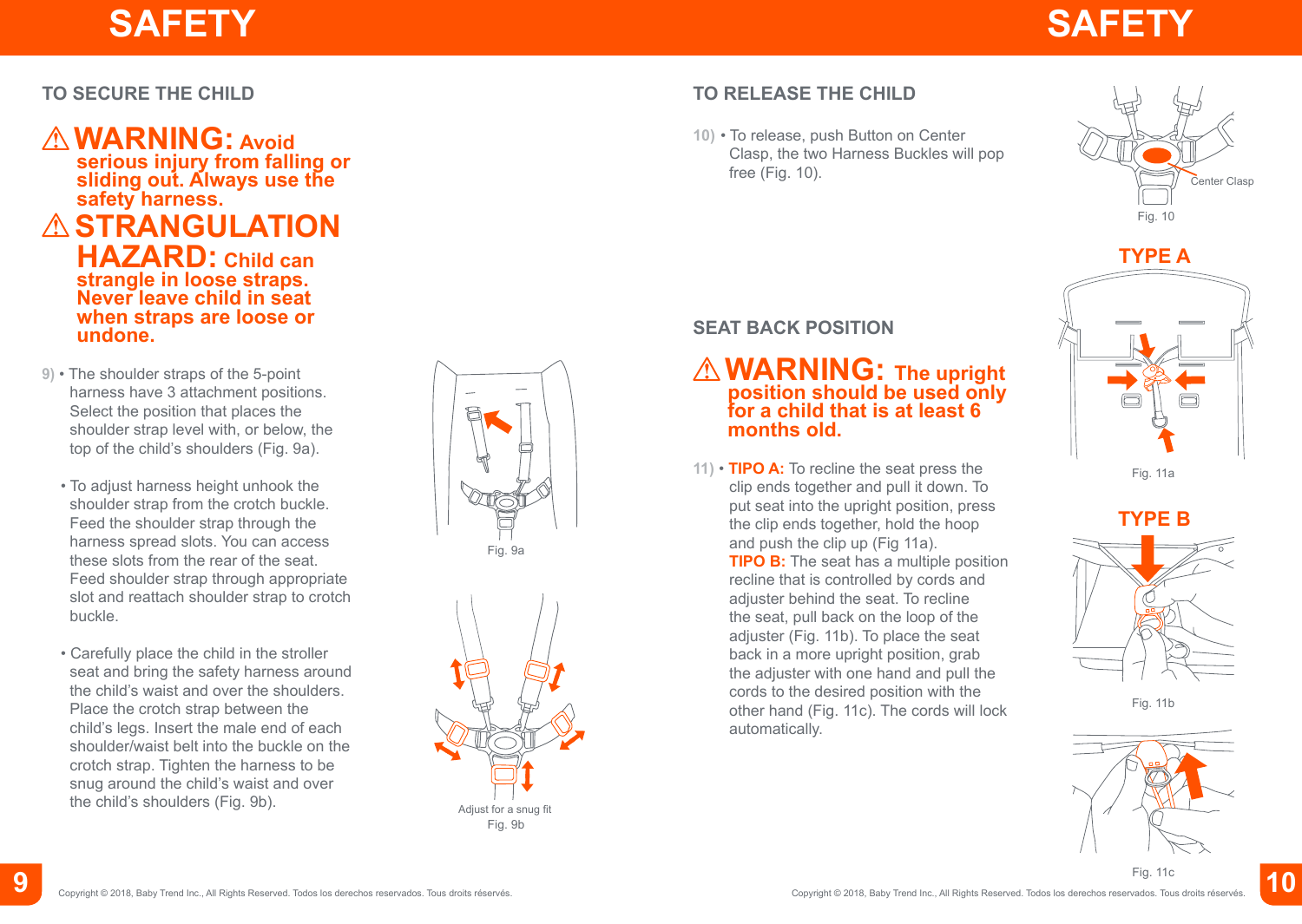## **FOLD / UNFOLD FOLD / UNFOLD**

#### **TO FOLD STROLLER**

 **WARNING: Care must be taken when folding the stroller to prevent finger entrapment.**

#### **CAUTION: Do not allow children near stroller while folding.**



- **12)** Close the canopy as described in the canopy section.
	- To Release the lock, pull the Center Pedal from the right side tab towards you and push up, push the left side tab away from you and push up. Then pull the Center Pedal upward. The released pedal will begin to fold together simultaneously with the stroller frame (Fig. 12a).
	- Push the handles forward until the stroller completely closes (Fig. 12b).
	- Lock the release lever to secure the stroller (Fig. 12c).



Fig. 12a

#### **TO UNFOLD STROLLER**

 **WARNING: Care must be taken when unfolding the stroller to prevent finger entrapment.**

 **CAUTION: Do not allow children near stroller while folding.**

- 13) Unlock the release lever (Fig. 13a).
	- Pull back on the handle bars to open the stroller frame (Fig. 13b).
	- Push the Center Pedal down completely to lock the stroller open (Fig. 13c). **NOTE: ALWAYS** ensure that the rear locking mechanism is securely locked before using the stroller







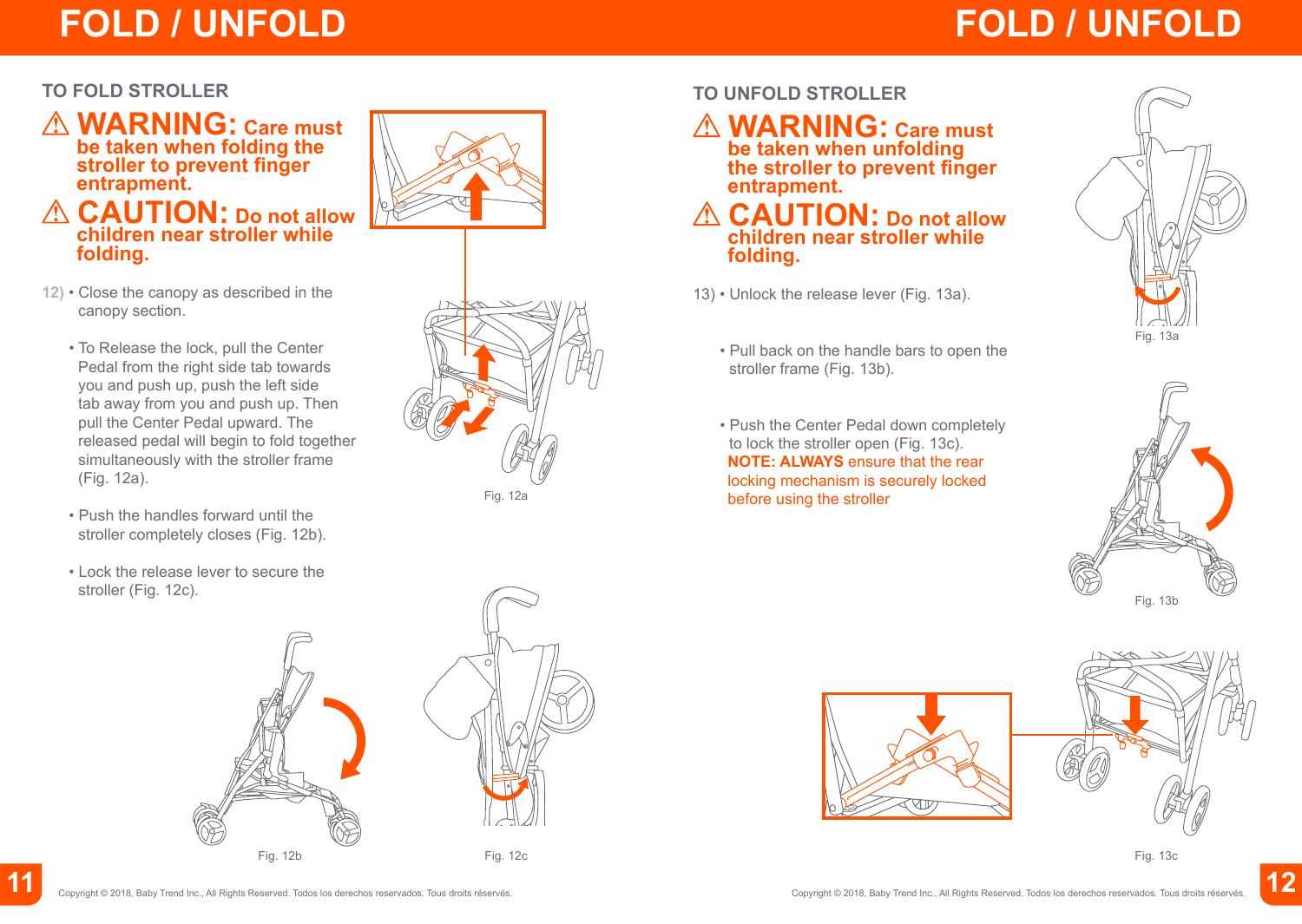### **PIEZAS**

## **ADVERTENCIA**

**Verifique que tenga todas las piezas para este modelo antes de montar el carrito.**





Cubierta



Bandeja para padres





- **ADVERTENCIA: Por favor, siga todas estas instrucciones para garantizar la seguridad de su hijo. Conserve estas instrucciones para referencia futura.**
- **ADVERTENCIA: El incumplimiento de estas instrucciones podría ocasionar una lesión grave o la muerte. Evite lesiones graves por caídas o resbalones. Siempre use el arnés de seguridad y asegúrese de que los niños estén ubicados correctamente de acuerdo a estas instrucciones.**
- **ADVERTENCIA: Nunca pierda de vista a los niños.**
- **ADVERTENCIA: Se debe ser prudente al plegar y desplegar el carrito para evitar que queden dedos atrapados.**
- **PRECAUCIÓN:** Este carrito está diseñado para un niño solamente. El uso con más de un niño podría provocar inestabilidad y lesionar o dañar a su hijo.
- Los bolsos, bolsas de compras, paquetes, bolsas de pañales o artículos accesorios podrían cambiar el equilibrio del carrito y una condición de inestabilidad peligrosa.
- El peso máximo que se puede llevar en la canasta de almacenamiento es de 3 libras (1.36 kg). La bandeja de los padres es de 2 libras ( 0.9 kg). El exceso de peso podría ocasionar una inestabilidad peligrosa. No coloque líquidos calientes en la bandeja para los padres, ya que podría causar quemaduras graves o condiciones inestables podrían resultar.
- Procure que el carrito esté completamente abierto y bien trabado antes de permitir que un niño se acerque al mismo.
- La capacidad máxima de peso de este carrito es de 50 libras (22.5 kg) o 40 pulgadas (101.6 cm). El peso adicional causará un desgaste y tensión excesivos en el carrito y podrían provocar una inestabilidad peligrosa.
- **NUNCA** use el carrito en escaleras mecánicas o comunes.
- **NUNCA** use el carrito con patines de ruedas, patines en línea, monopatines o bicicletas.
- **NUNCA** permita el uso de su carrito como un juguete.
- Para limpiarlo, use solamente jabón doméstico o detergente suaves y agua tibia en una esponja o trapo limpio.
- Verifique con frecuencia que su carrito no tenga tornillos sueltos, piezas gastadas, materiales o costuras rasgados. Reemplace o repare las piezas conforme sea necesario.
- Deje de usar el carrito si presenta fallas o daños.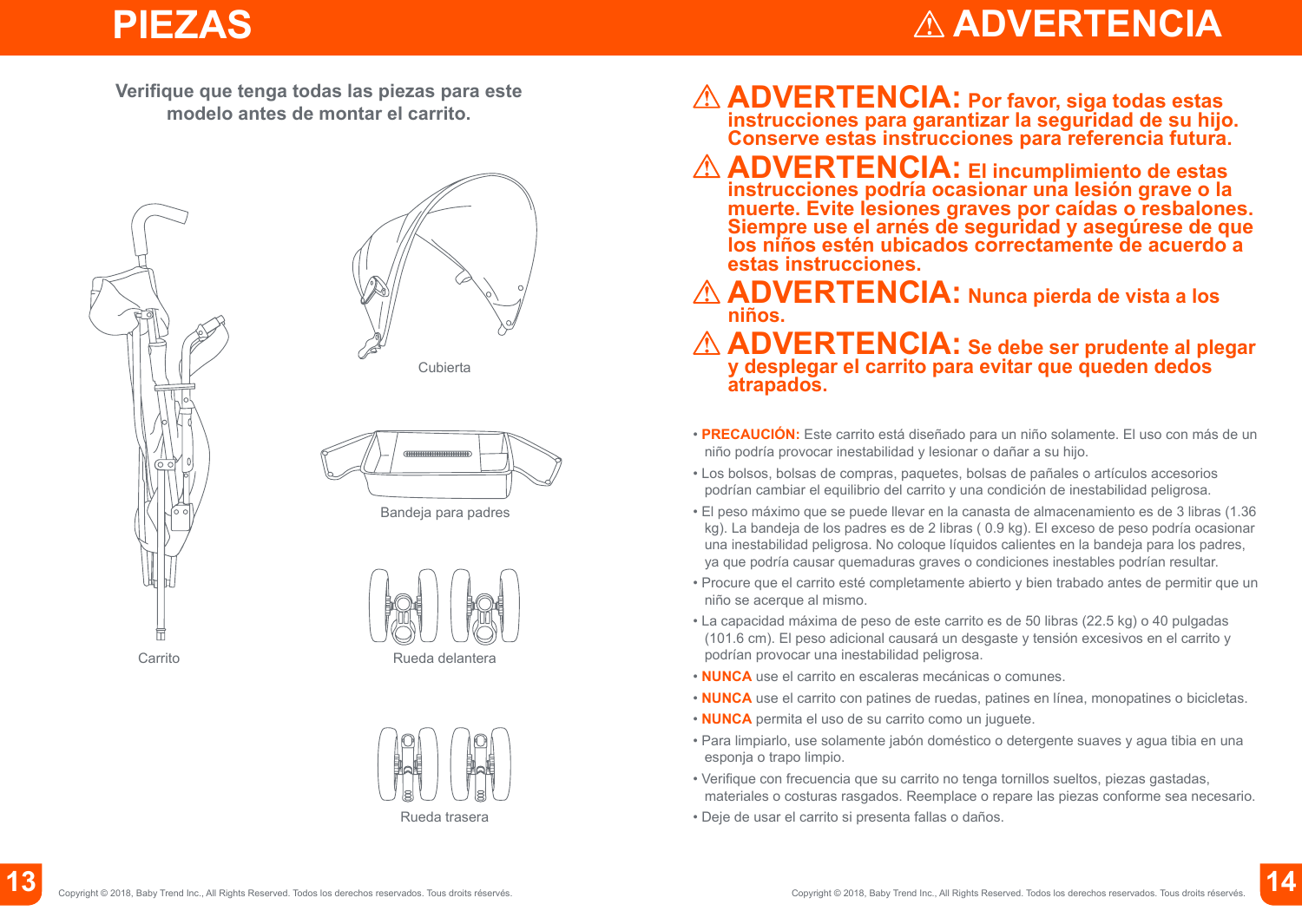# **MONTAJE MONTAJE**

### **¡IMPORTANTE! Para asegurar el funcionamiento seguro de su carrito, siga estas instrucciones cuidadosamente. Por favor, conserve estas instrucciones para referencia futura.**

### **¡IMPORTANTE! Antes del montaje y de cada uso, inspeccione el producto para detectar daños en el equipo, uniones sueltas, piezas faltantes o bordes filosos. NUNCA use el carrito con piezas faltantes o rotas.**

*i***IMPORTANTE!** Se requiere el montaje por parte

Retire el carrito de la caja. Antes del uso **SE DEBEN** instalar las ruedas delanteras y las ruedas traseras.

#### **RUEDAS DELANTERAS**

Para colocar las ruedas delanteras, despliegue el carrito como se describe en la siguiente sección:

**1)** • Destrabe la palanca de liberación (Fig. 1a).



• Tire las barras del manubrio hacia atrás para abrir el armazón del carrito (Fig. 1b).



- Empuje el pedal del centro hacia abajo completamente para bloquear el cochecito abierto (Fig. 1c).
- Para colocar las ruedas delanteras, incline el carrito hacia atrás de modo que se apoye sobre el manubrio con las patas delanteras hacia arriba (Fig. 1d).

- Ubique las ruedas delanteras en los tubos de la pata delantera de modo que el agujero de la arandela se alinee y se deslice dentro de las patas (Fig. 1e). Empuje con firmeza hacia abajo hasta que las ruedas se traben bien. **NOTA**: Tire de cada rueda para asegurarse de que ambas estén firmemente sujetadas.
- **2)** Para quitar la rueda delantera, empuje las lengüetas y tire de la rueda delantera (Fig. 2).





Fig. 1d





Copyright © 2018, Baby Trend Inc., All Rights Reserved. Todos los derechos reservados. Tous droits réservés.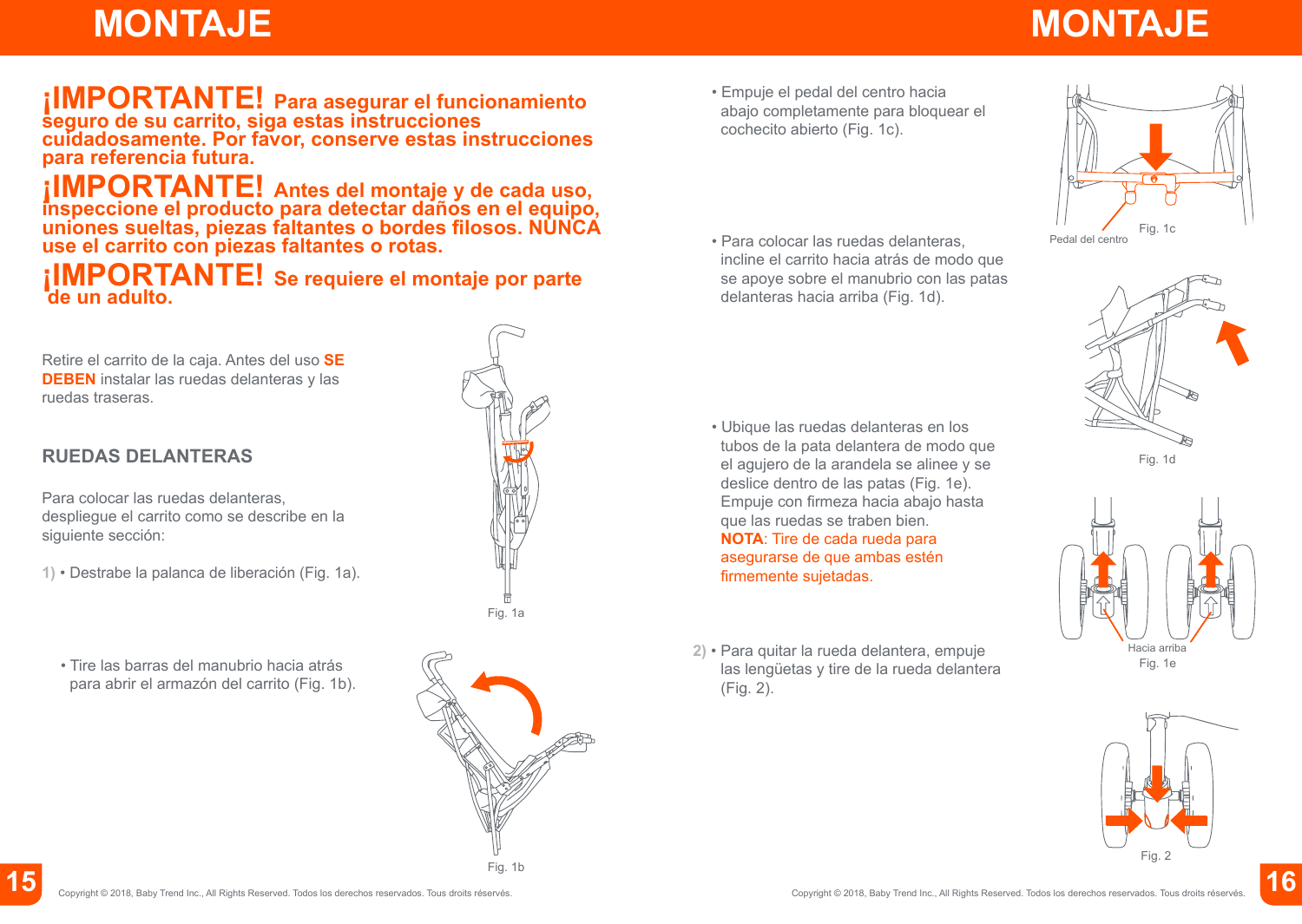# **MONTAJE MONTAJE**

#### **RUEDAS TRASERAS**

**3)** • Para armar las llantas de atrás, incline el producto hacia al frente para que los postes de atrás, estén levantados (Fig. 3a).



**Nota**: Tire de cada rueda para asegurarse de que ambas estén firmemente sujetadas.





- **CUBIERTA**
- **5)** Sujete los extremos de la cubierta al armazón del carrito empujando el extremo de cada gancho en del armazón. Sujete la capota al armazón con las tiras de sujeción (Fig. 5).
- **6) Para abrir la cubierta:** empuje hacia delante el borde delantero. Empuje hacia abajo los tensores para fijarla (Fig. 6a).
	- **Para plegar la cubierta:** hacia arriba de los tensores y luego tire hacia atrás del borde delantero (Fig. 6b).





Fig. 6b



**4)** • Para quitar la rueda trasera, empuje la lengüeta y tire de la rueda trasera (Fig. 4) .

**NUNCA** use el carrito si las ruedas no se traban correctamente. Si necesita ayuda, comuníquese con nuestro departamento de

servicio al cliente.



### **LA BANDEJA DE LOS PADRES**

**ADVERTENCIA: No coloque líquidos calientes ni más de 2 libras sobre la bandeja para padres, ya que podría causar quemaduras graves o inestabilidad.** 

**7)** • Ajustar la bandeja de los padres al marco. Envuelve los extremos de la bandeja de los padres sobre las manijas de la carrito, y abroche los botones del marco y bandeja de los padres juntos (Fig. 7).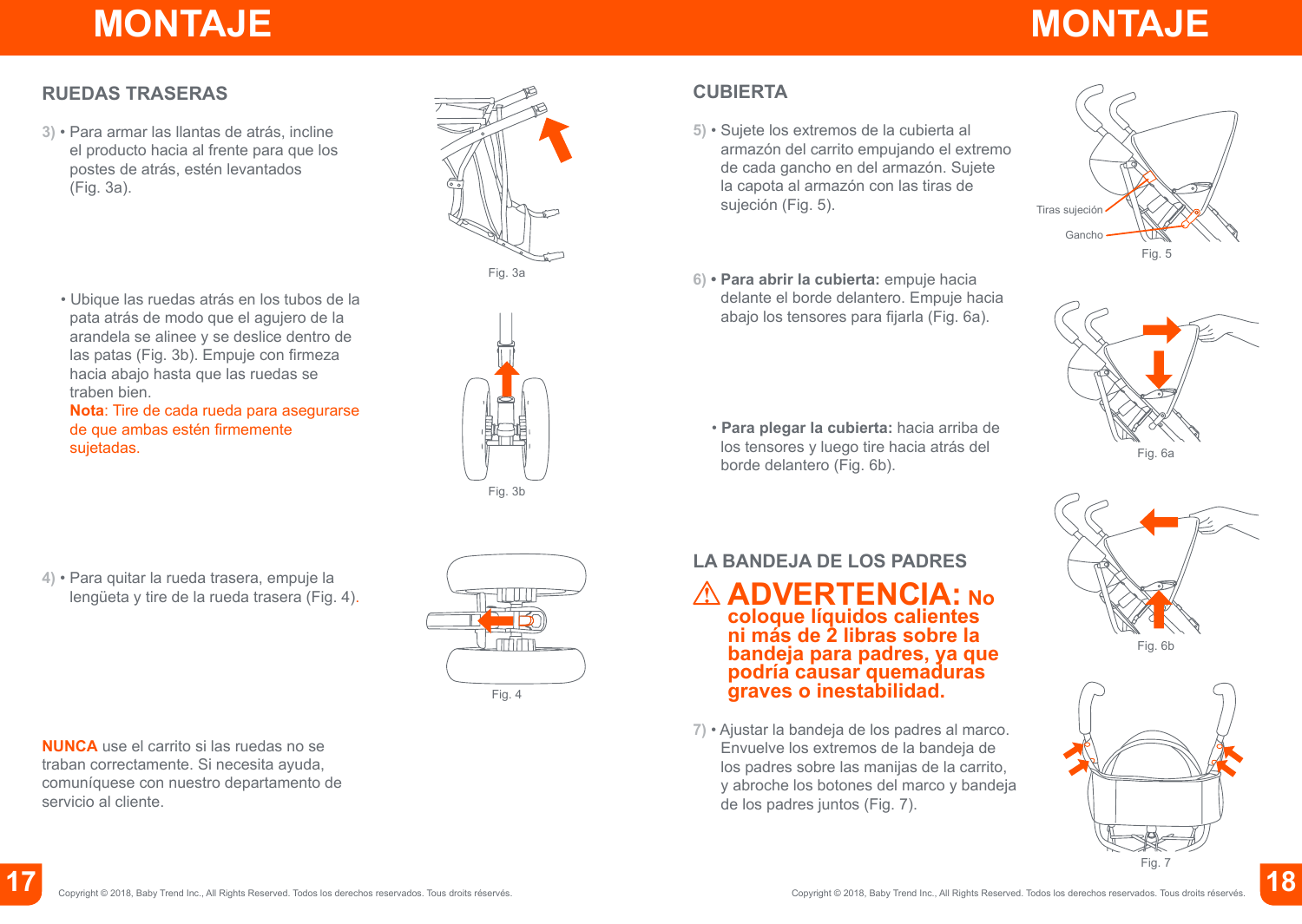#### **FRENOS**

### **ADVERTENCIA:**

**Siempre aplique los frenos cuando el carrito no esté siendo empujado, para impedir que ruede fuera de su alcance. Nunca deje el carrito desatendido en una colina o pendiente, ya que podría deslizarse pendiente abajo.** 

**8)** • Para aplicar los frenos, ejerce una ligera presión hacia abajo a la palanca del freno situada en cada rueda trasera. El carrito podría requerir un leve movimiento hacia delante o hacia atrás para alinear los dientes del freno con el piñón del freno de cada rueda (Fig. 8a). Verifique que el carrito no se mueva y que ambos frenos estén aplicados correctamente. Para soltarlos, levante suavemente la palanca del freno (Fig. 8b).



Fig. 8a



**PARA SUJETAR AL NIÑO**

### **ADVERTENCIA:**

**Evite lesiones graves por caídas o resbalones. Siempre use el arnés de seguridad.**

### **PELIGRO DE ESTRANGULAMIENTO:**

**El niño se puede estrangular con las correas sueltas. Nunca deje al niño en el asiento cuando las correas estén sueltas o sin terminar de colocar.**

- **9)** Las correas del hombro del arnés de 5 puntos tiene 3 posiciones de sujeción. Escoja la posición que sitúe a la correa del hombro al mismo nivel o a un nivel inferior a la parte superior del hombro del niño (Fig. 9a).
	- Para ajustar la altura de arnés desganche el cinturón de broche entrepiernas. Pase el cinturón através de la ranura del arnés. Estas ranuras estan localizadas en la parte posterior del asiento. Pase el cinturón atraves de la ranura apropiada y enganche el cinturón al broche de entrepiernas.
	- Coloque cuidadosamente al niño en el asiento del carrito y pase el arnés de seguridad por la cintura del niño y por encima de los hombros. Coloque la correa de la entrepierna entre las piernas del niño. Introduzca el extremo macho del cinturón de cada hombro o de la cintura en la hebilla de la correa de la entrepierna. Ajuste el arnés de modo que esté ceñido alrededor de la cintura del niño y por encima de sus hombros (Fig. 9b).



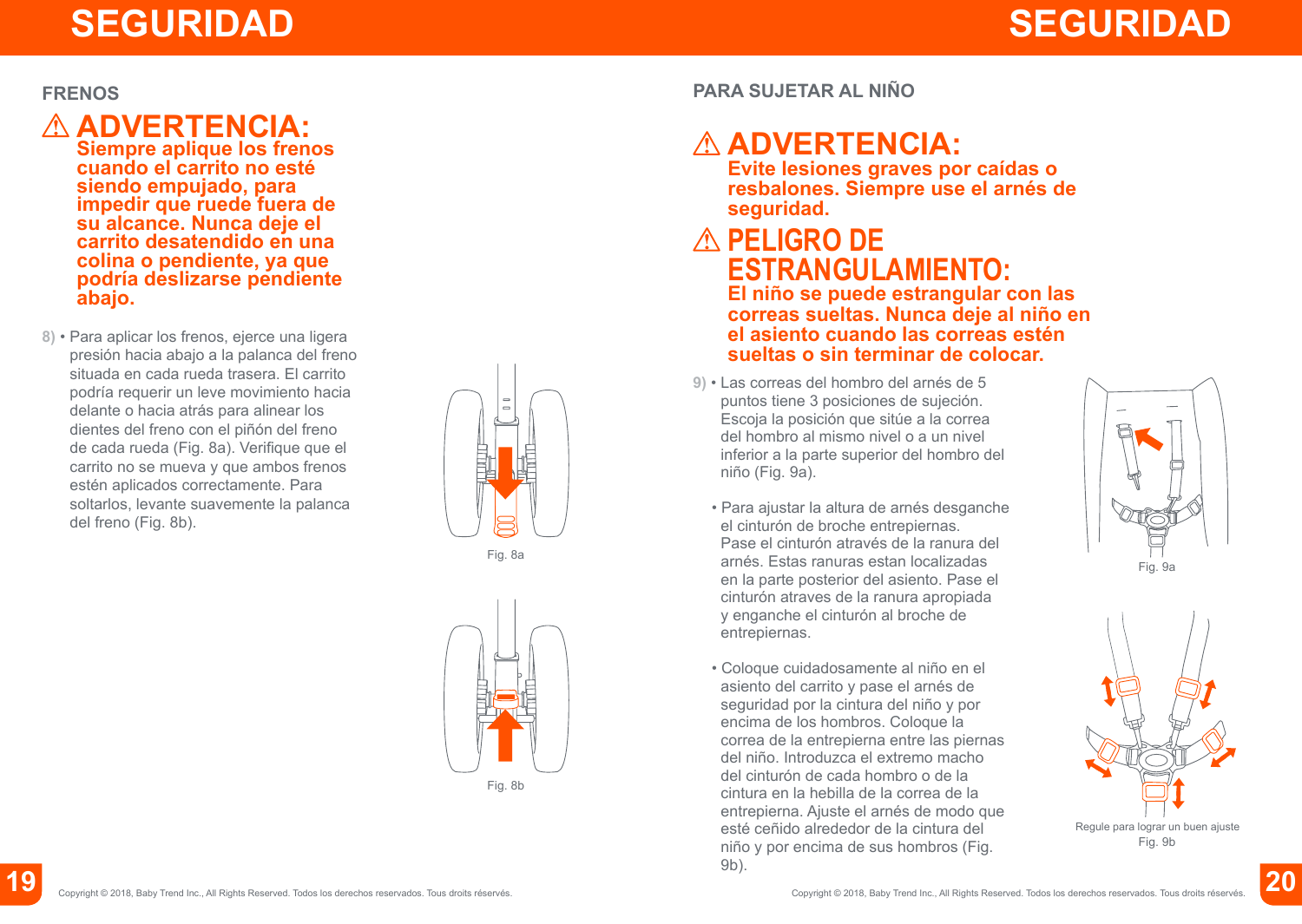# **SEGURIDAD SEGURIDAD**

### **PARA SOLTARLAS AL NIÑO**

**10)** • Para soltarlas, presione el Botón en la presilla central para destrabar las dos Hebillas del Arnés (Fig. 10).



### **POSICIÓN DEL RESPALDO**

#### **ADVERTENCIA: La posición erguida se debe usar únicamente para un niño de al menos 6 meses.**

**11)** • **TIPO A:** Para reclinar el asiento Presione los extremos de la presilla juntos y tire hacia abajo. Para poner el asiento en la posición vertical, presione los extremos de la presilla juntos, sostenga el aro y empuje hacia arriba (Fig 11a).

**TIPO B:** El asiento poseé múltiples posiciones de reclinación que se controlan mediante un ajuste accionado por cuerda y resorte ubicado detrás del asiento. Para reclinar el asiento, tire la arandela del ajuste hacia atrás (Fig. 11b). Para colocar el respaldo en una posición más erguida, tome el ajuste con una mano y tire de la cuerda hasta lograr la posición deseada con la otra mano (Fig. 11c). La cuerda se trabará automáticamente.



**TIPO A**

Fig. 11a



Fig. 11b



#### **PARA PLEGAR EL CARRITO**

### **ADVERTENCIA: Se**

**debe ser prudente al plegar el carrito para evitar que queden dedos atrapados.** 

 **PRECAUCIÓN: No permita que los niños se acerquen al carrito mientras lo pliega.**

- **12)** Cierre la cubierta como se describe en la sección de la cubierta.
	- Para soltar la traba, tire el Pedal del centro desde la lengüeta de la derecha hacia usted y empuje hacia arriba; empuje la lengüeta de la izquierda en la dirección opuesta a usted y empuje hacia arriba. Luego tire el Pedal del centro hacia arriba. El pedal suelto comenzará a plegarse simultáneamente junto con el armazón del carrito (Fig. 12a).
	- Empuje el manubrio hacia adelante hasta que el carrito se cierre por completo (Fig. 12b).
	- Trabe la palanca de liberación para sujetar el carrito (Fig. 12c).





Fig. 12b Fig. 12c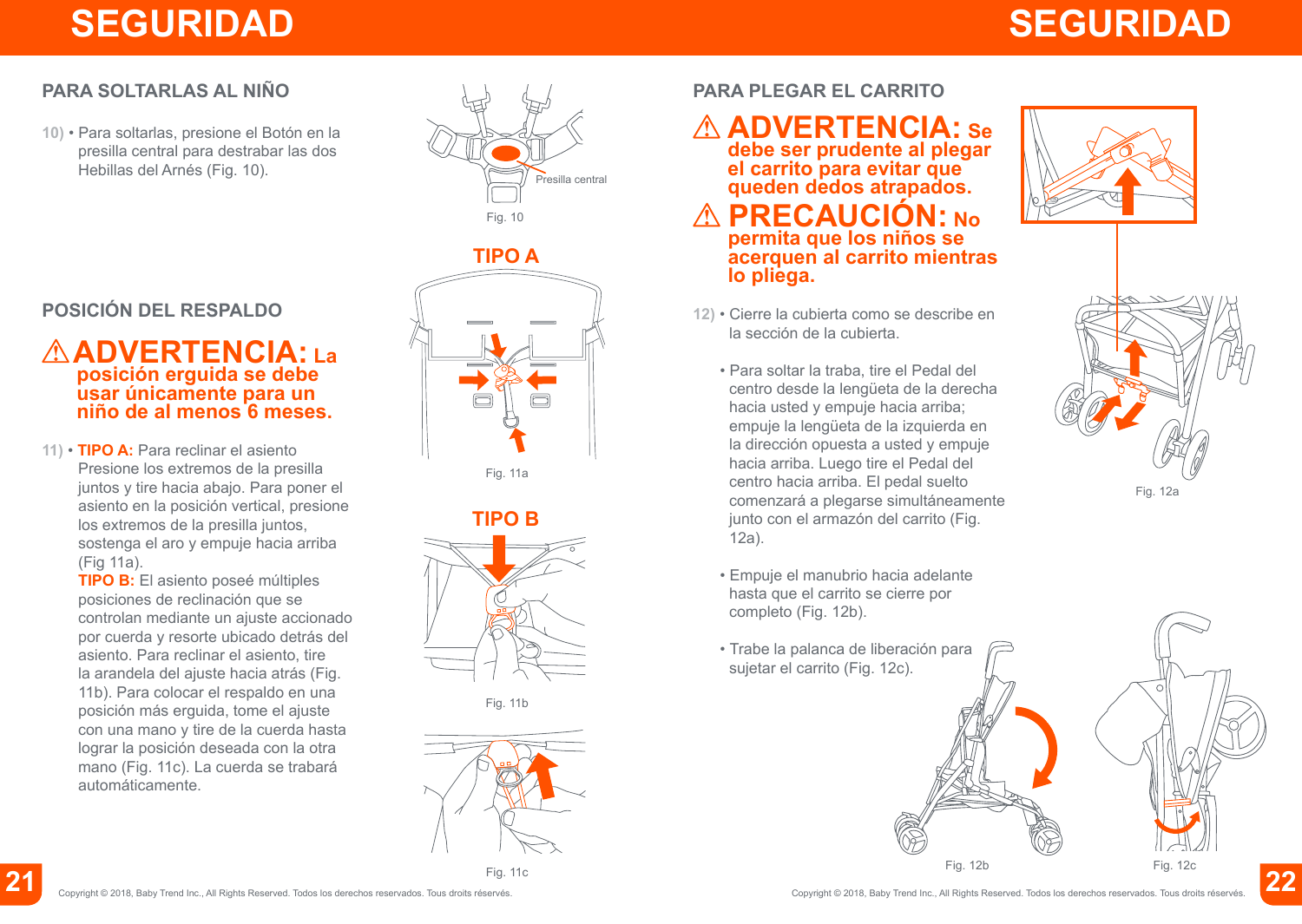## **PLEGAR / DESPLEGAR**



#### **PARA DESPLEGAR EL CARRITO**



#### **PRECAUCIÓN: No permita que los niños se acerquen al carrito mientras lo pliega.**

- 13) Destrabe la palanca de liberación (Fig. 13a).
	- Tire las barras del manubrio hacia atrás para abrir el armazón del carrito (Fig. 13b).
	- Para trabar el armazón del carrito en la posición abierta, empuje hacia abajo el pedal del centro (Fig. 13c). **NOTA: SIEMPRE** asegúrese de que el mecanismo de fijación posterior este bien trabado antes de usar el carrito.









Fig. 13c

**Vérifiez que vous avez bien toutes les pièces pour ce modèle avant de monter la poussette.**









Plateau pour adulte





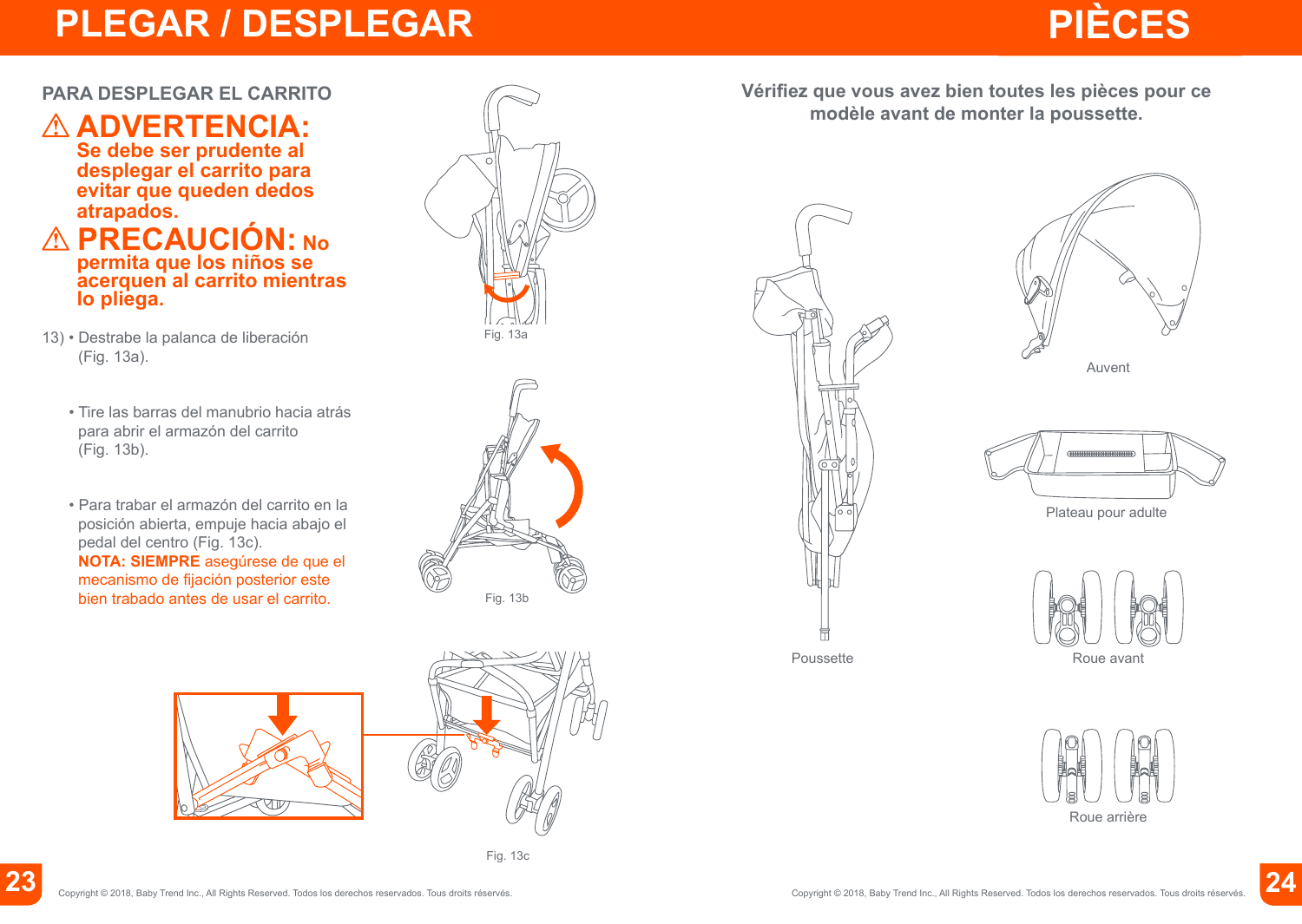# $\triangle$  AVERTISSEMENT

## **ASSEMBLAGE**

#### **AVERTISSEMENT : Prière de suivre toutes ces instructions afin d'assurer la sécurité de votre enfant. Conserver ces instructions pour consultation future.**

 **AVERTISSEMENT : Négliger d'observer ces directives pourrait entraîner de sérieuses blessures ou même la mort. Afin d'éviter les blessures graves dues à une chute ou une glissade, toujours utiliser le harnais de sécurité et vous assurer que les enfants sont placés de façon appropriée, selon les présentes instructions.**

#### **AVERTISSEMENT : Ne jamais laisser un enfant sans surveillance.**

#### **AVERTISSEMENT : Faire attention à ne pas vous pincer les doigts en pliant et dépliant la poussette.**

- **MISE EN GARDE :** Cette poussette est conçue pour être utilisée par un seul enfant. L'utiliser avec plus d'un enfant peut entraîner une condition de déséquilibre, ce qui risque de causer des blessures à votre enfant.
- Les sacs à main, sacs à provisions, colis, sacs à couches ou accessoires peuvent modifier l'équilibre de la poussette et causer des conditions instables et dangereuses.
- Le poids maximum pouvant être porté dans le panier est de 1,36 kg (3 livres). Plateau pour parent est de 0,9 kg ( 2 livres). Un poids excessif peut causer une condition instable dangereuse. Ne placez pas de liquide chaud sur le plateau pour parent. Des brûlures graves ou des conditions rendant le plateau instable pourraient en résulter.
- Assurez-vous que la poussette est entièrement déployée et bloquée en position stable avant de laisser votre enfant s'en approcher.
- L'utilisation de la poussette avec un enfant pesant plus de 22,7 kg (50 livres) ou dépassant 101,6 cm (40 pouces) causera une usure de la poussette et un effort excessif, ce qui la rendra instable et risque d'engendrer une condition dangereuse.
- N'utilisez **JAMAIS** la poussette dans des escaliers ou des élévateurs.
- N'utilisez **JAMAIS** la poussette avec des patins à roulettes, des patins à roues alignées, une planche à roulettes ou une bicyclette.
- Ne laissez **JAMAIS** un enfant utiliser la poussette comme un jouet.
- Nettoyez avec un savon ou un détergent doux et de l'eau chaude à l'aide d'une éponge ou d'un chiffon propre.
- Vérifiez régulièrement la poussette pour détecter la présence de vis desserrées, de pièces usées, de tissu déchiré ou décousu. Remplacez ou réparez les pièces au besoin.
- Cessez d'utiliser la poussette si elle a une défaillance ou est endommagée.

**IMPORTANT ! Pour assurer le fonctionnement sécuritaire de votre poussette, prière de suivre attentivement ces instructions. Il est important de conserver ces instructions pour consultation future.**

**IMPORTANT ! Avant chaque montage et utilisation, vérifier la présence de dommages au matériel de ce produit, de joints libres, de pièces manquantes ou de bords pointus. NE JAMAIS utiliser ce produit si des pièces sont manquantes ou brisées.**

#### **IMPORTANT ! L'assemblage par un adulte est nécessaire.**

Retirez la poussette de l'emballage. Les roues avant et le plateau pour enfant **DOIVENT** être installés avant l'utilisation.

#### **ROUES AVANT**

Pour fixer les roues avant, dépliez la poussette tel que décrit dans la section suivante :

**1)** • Déverrouillez le levier de desserrage (Fig. 1a).



• Tirez les poignées vers l'arrière pour ouvrir la poussette (Fig. 1b).

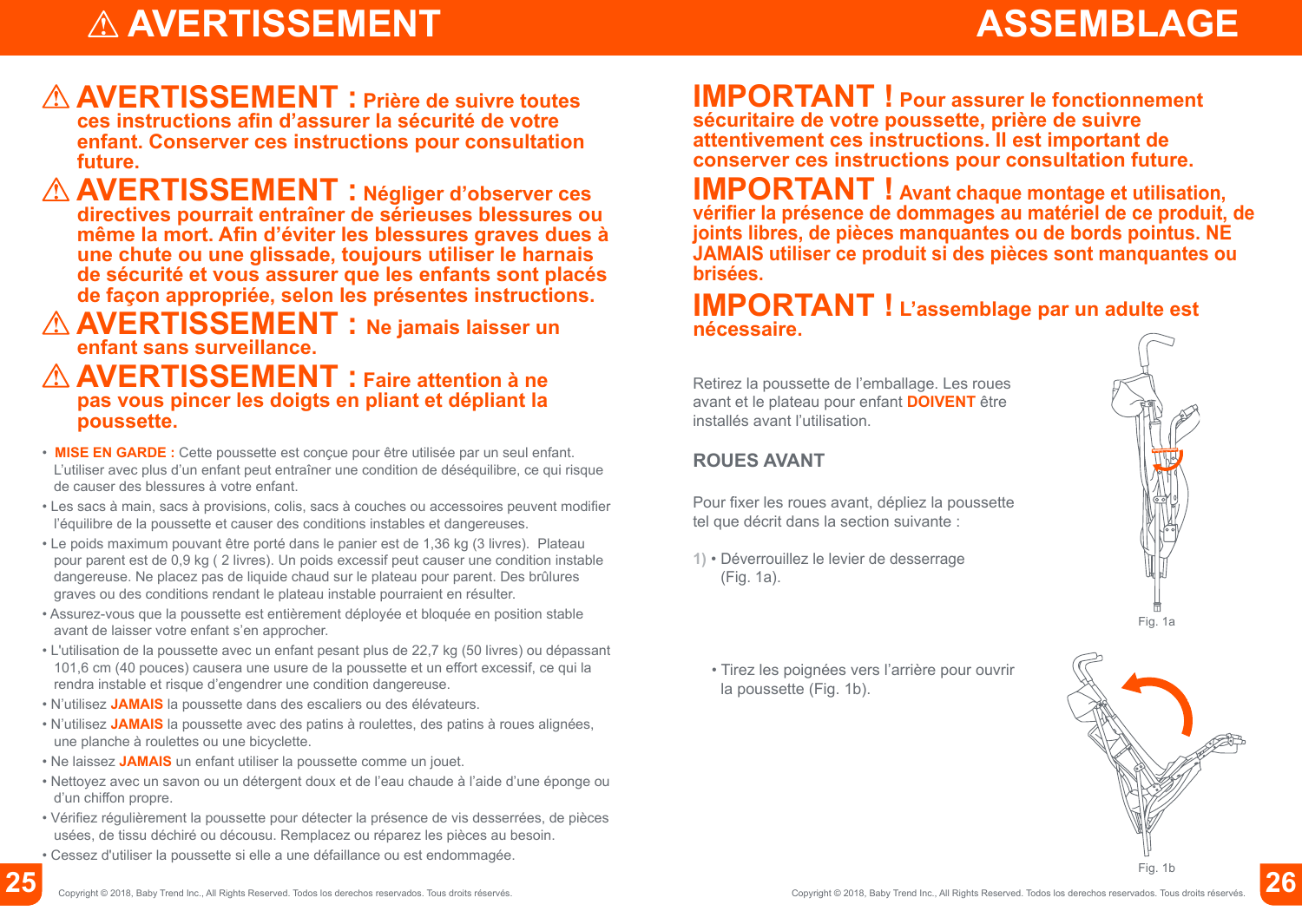## **ASSEMBLAGE ASSEMBLAGE**

• Pour verrouiller la poussette en position ouverte, poussez la pédale centrale complètement vers le bas (Fig. 1c)

• Pour fixer les roues avant, incliner la poussette vers l'arrière de façon à ce qu'elle repose sur la poignée et que les pieds avant et arrière pointent vers le haut (Fig. 1d).

• Positionner les roues avant par-dessus les pieds tubulaires avant, de sorte que le trou dans la monture soit aligné et glisse sur les pieds (Fig. 1e). Poussez fermement vers le bas jusqu'à ce que les roues soient solidement bloquées en position stable.

**REMARQUE:** Tirez sur chaque roue pour vérifier que les deux sont solidement fixées.

**2)** • Pour enlever l'ensemble de roues avant, tirez sur la patte et tirez vers le bas sur l'ensemble de roues avant (Fig. 2).





Fig. 1e



### **ROUES ARRIÈRE**

**3)** • Pour fixer les roues arrière, incliner la poussette vers l'arrière de façon à ce qu'elle repose sur la poignée et que les pieds avant et arrière pointent vers le haut (Fig. 3a).



• Positionner les roues arrière par-dessus les pieds tubulaires arrière, de sorte que le trou dans la monture soit aligné et glisse sur les pieds (Fig. 3b). Poussez fermement vers le bas jusqu'à ce que les roues soient solidement bloquées en position stable.

**REMARQUE:** Tirez sur chaque roue pour vérifier que les deux sont solidement fixées.

**4)** • Pour enlever la roue arrière, pousser la languette et tirez la roue arrière (Fig. 4).





**NE JAMAIS** utiliser la poussette si les roues ne bloquent pas en place. Pour obtenir une aide immédiate, veuillez téléphoner à notre service à la clientèle.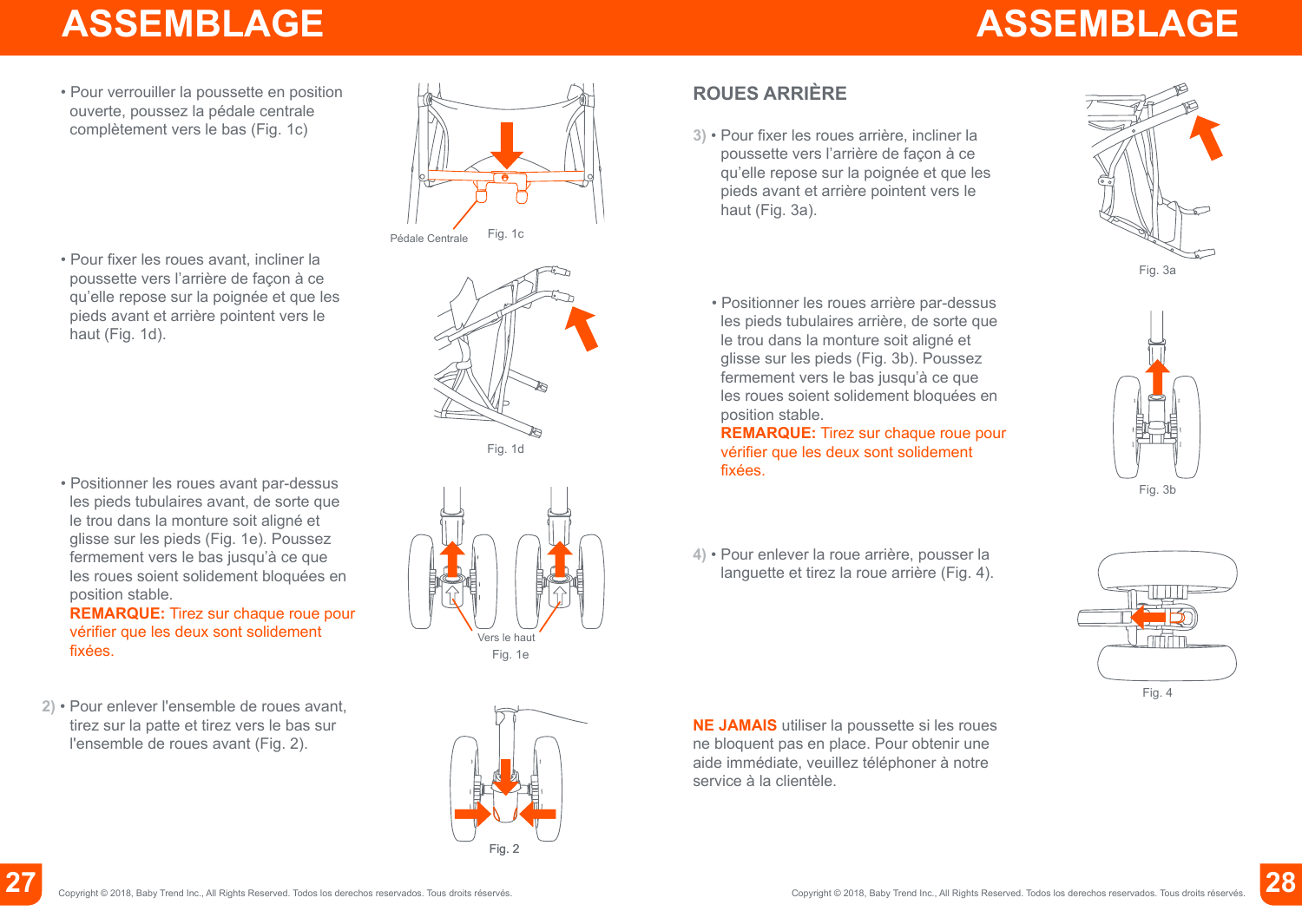## **ASSEMBLAGE**

# **SÉCURITÉ**

#### **AUVENT**

- **5)** Fixez les extrémités de l'auvent au cadre de la poussette en poussant chaque crochet à attache dans le côté de la poussette. Fixez les bandes au cadre de la poussette (Fig. 5).
- **6) Pour ouvrir l'auvent** : tirez sur le bord de la'auvent tout en maintenant l'arriére en place. Appuyez sur les tendeurs pour le stabiliser (Fig 6a).
	- **Pour replier l'auvent :** levez les tendeurs et tirez le bord avant vers l'arrière (Fig. 6b).

#### **PLATEAU POUR PARENT**

#### **AVERTISSEMENT : Ne placez pas de liquides chauds ou plus de 2 livres sur le plateau parents. De brûlures graves ou des conditions rendant le plateau instable pourraient en résulter.**

**7)** • Attachez le plateau pour parent au cadre de la poussette en enveloppant les extrémités autour des poignées du cadre. Fixez les fermoirs du cadre avec les fermoirs du plateau pour parent (Fig. 7).









#### **FREINS**

### **AVERTISSEMENT :**

**Toujours engager les freins lorsque la poussette est en position d'arrêt, afin qu'elle soit bien stabilisée. Ne JAMAIS laisser la poussette sans surveillance sur une côte ou en position inclinée, car elle pourrait glisser vers le bas.**

**8)** • Pour engager les freins, appliquer une pression légère vers le bas sur le levier de verrouillage situé sur chaque roue arrière. Engager les freins peut exiger un léger mouvement vers l'avant ou vers l'arrière dans le but d'aligner les dents sur le frein avec les roues (Fig. 8a). Vérifiez que la poussette ne se déplace pas et que les freins sont correctement appliqués. Pour libérer les freins, soulevez doucement le levier de frein (Fig. 8b).





**30**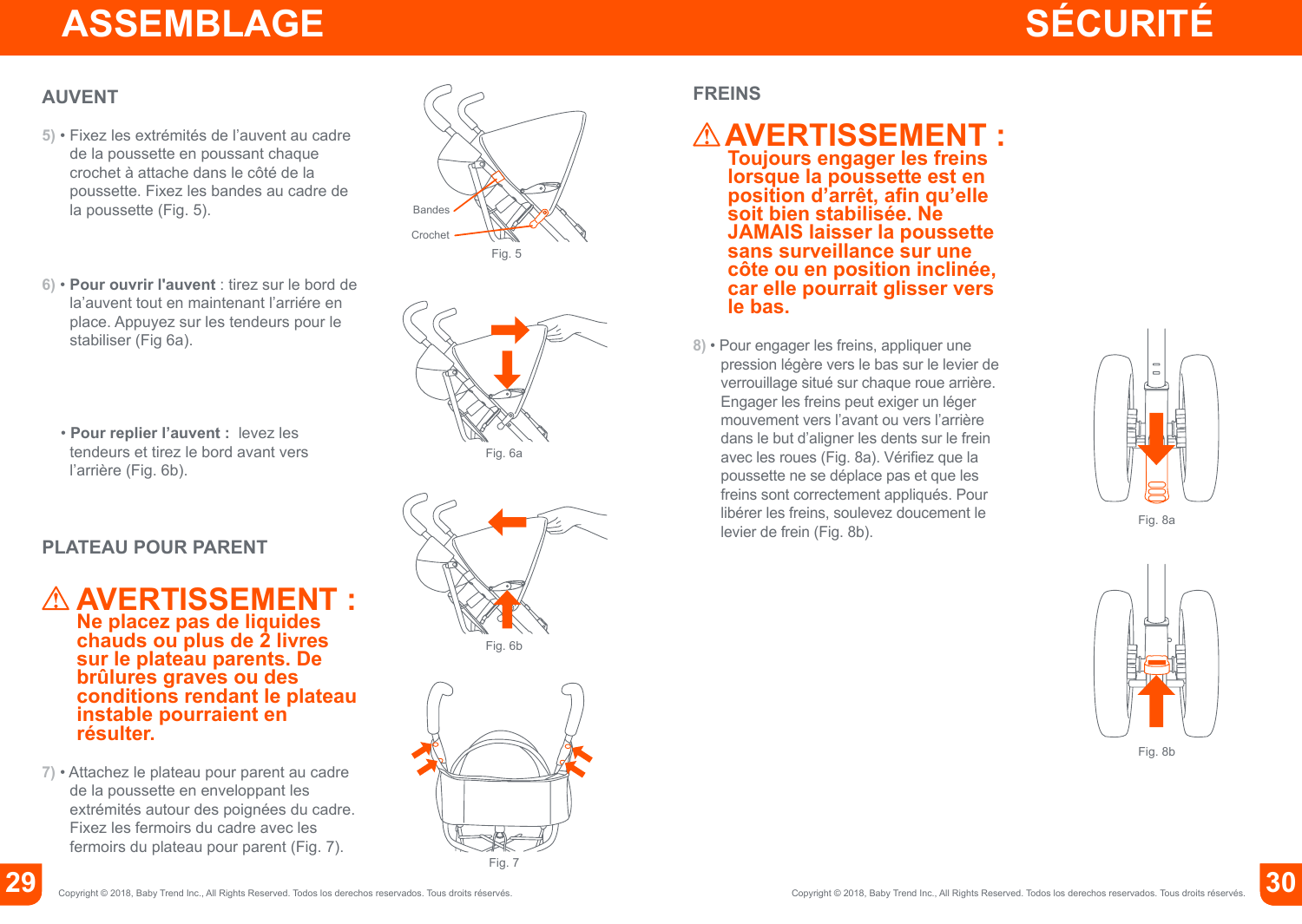# **SÉCURITÉ SÉCURITÉ**

#### **POUR ATTACHER L'ENFANT**

### **AVERTISSEMENT :**

**Afin d'éviter des blessures graves causées par une glisse ou une chute toujours utiliser le harnais de sécurité.**

### **DANGER DE STRANGULATION :**

**Un enfant peut s'étrangler avec une sangle détachée. Ne laissez jamais un enfant dans la poussette lorsque les sangles sont lâches ou détachées.**

- **9)** Les courroies du harnais à 5 points ont 3 positions d'attache. Choisir la position qui place la courroie a niveau avec, ou au-dessus de l'épaule de l'enfant (Fig 9a).
	- Pour ajuster le niveau de l´harnais, demontez aux boucles des ceintures. Mettez les ceintures de l'harnais dans les fentes Vous pouvez du siège. Remettez dans les fentes correspondant et remonter les boucles des ceintures.
	- Placer soigneusement l'enfant dans le siège de la poussette et tirer la ceinture de sécurité autour de la taille de l'enfant. Attacher l'entre-jambes entre les jambes de l'enfant. Insérer l'extrémité male de chaque ceinture de sécurité des épaules et de la taille dans la boucle de l'entrejambes. Serrer la ceinture de sécurité pour qu'elle soit serrée mais confortable autour de la taille de l'enfant (Fig. 9b).





### **POUR LIBÉRER L'ENFANT**

**10)** • Pour libérer la ceinture, appuyer sur le bouton au centre des boucles, les deux sangles se détacheront (Fig. 10).



#### **POSITION DU DOSSIER**

#### **AVERTISSEMENT : La position verticale devrait être utilisée uniquement pour un enfant âgé d'au moins 6 mois.**

**11)** • **TYPE A:** Pour incliner le siège, appuyer ensemble sur les extrémités du clip et tirer vers le bas. Pour mettre le siège en position verticale, appuyez sur les extrémités de l'agrafe ensemble, maintenez le cerceau et poussez vers le haut (Fig 11a).

**TYPE B:** Le siège a des positions inclinées multiples contrôlées par un cordon et un régleur à ressort situés à l'arrière du siège. Pour incliner le siège, tirez la boucle du régleur vers l'arrière (Fig. 11b). Pour remettre le siège en position plus verticale, saisissez le régleur d'une main et tirez le cordon à la position voulue avec l'autre main (Fig. 11c). Le cordon va se verrouiller automatiquement.

## **TYPE A**



Fig. 11a

### **TYPE B**



Fig. 11b



Fig. 11c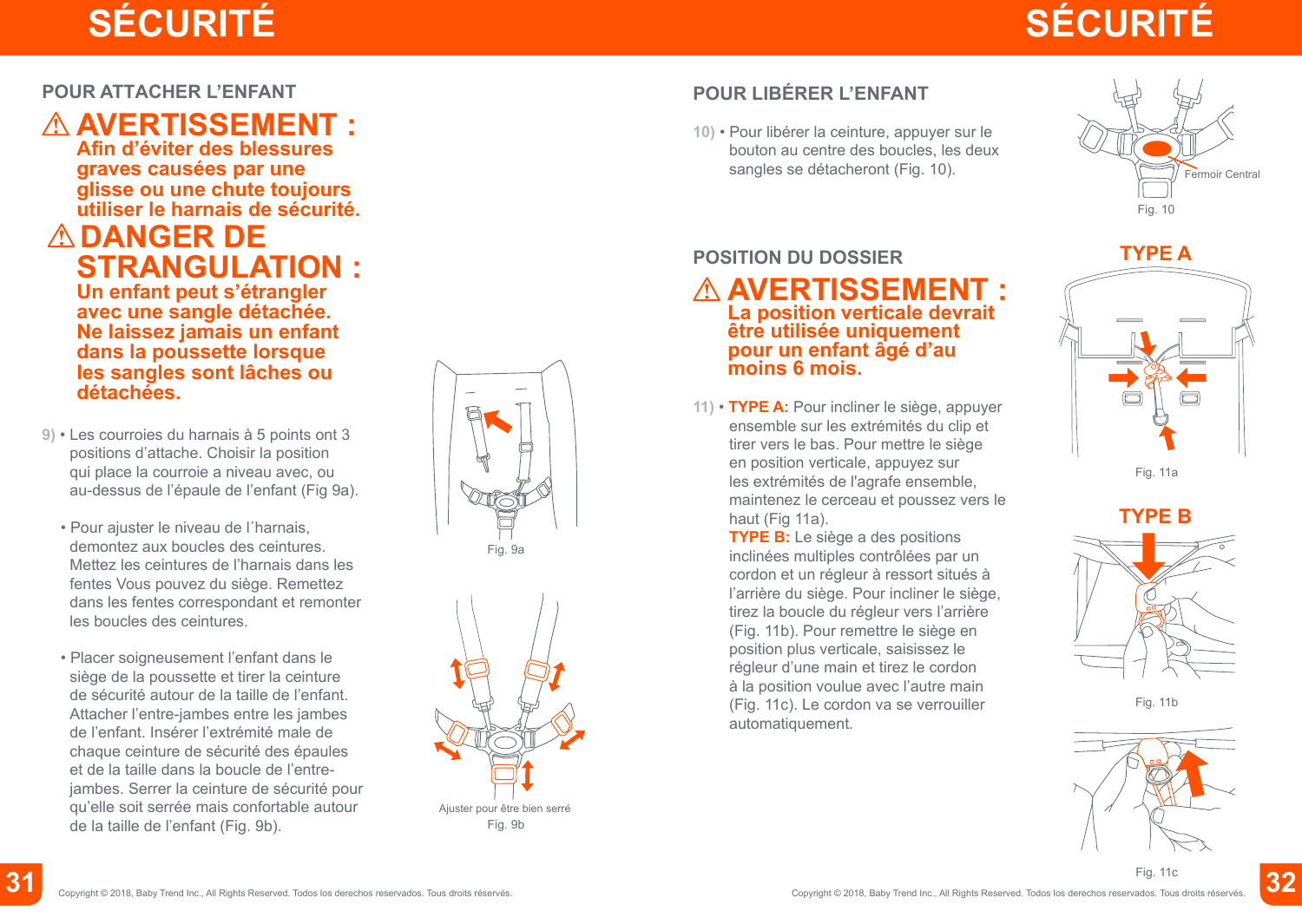# **PLIER / DÉPLIER PLIER / DÉPLIER**

# **PLIER / DÉPLIER**

#### **POUR PLIER LA POUSSETTE**

# **AVERTISSEMENT: prenez soins de ne pincer**

**vos doigts lors du pliage et du dépliage de la Poussette.**

#### **AVERTISSEMENT: Ne pas laisser les enfants à proximité de la poussette lorsque vous la pliez.**

- **12)** Fermez l'auvent tel qu'expliqué dans la section Auvent.
	- Pour libérer le verrou, tirez la pédale du centre située sur la languette droite vers vous et soulevez-la; poussez la languette gauche vers l'extérieur et soulevez-la. Tirez ensuite la pédale du centre vers le haut. La pédale dégagée commencera à se plier en même temps que le cadre de la poussette (Fig. 12a).
	- Poussez les poignées vers l'avant jusqu'à ce que la poussette soit complètement fermée (Fig. 12b).
	- Verrouillez le levier de desserrage pour stabiliser la poussette (Fig. 12c).





#### **POUR DÉPLIER LA POUSSETTE**

# **AVERTISSEMENT: prenez soins de ne pincer**

**vos doigts lors du pliage et du dépliage de la Poussette.**

 **AVERTISSEMENT: Ne pas laisser les enfants à proximité de la poussette lorsque vous la pliez.**

- **13)** Déverrouillez le levier de desserrage (Fig. 13a).
	- Tirez les poignées vers l'arrière pour ouvrir la poussette (Fig. 13b).
	- Pour bloquer la poussette en position ouverte, poussez la pédale du centre (Fig. 13c).

**REMARQUE:** Assurez-vous **TOUJOURS** que le mecanisme de verrouillage arriere soit bien bloque avant d'utiliser la poussette.









Fig.  $12b$  Fig.  $12c$